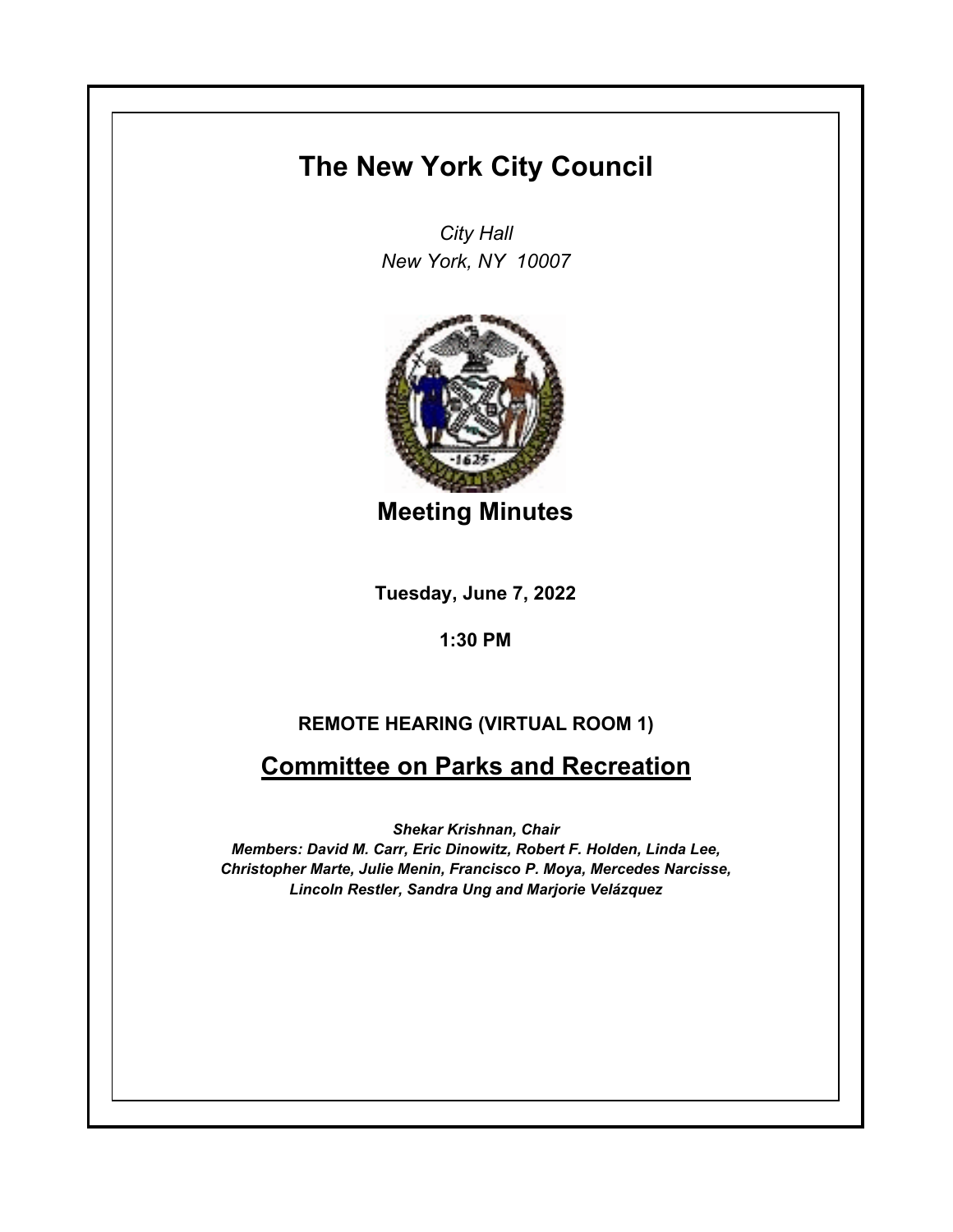| Roll Call     |                                                                                                                                                                                                                                                   |
|---------------|---------------------------------------------------------------------------------------------------------------------------------------------------------------------------------------------------------------------------------------------------|
|               | Present: Krishnan, Carr, Dinowitz, Holden, Lee, Marte, Menin, Moya, Narcisse, Restler,<br>Ung and Velázquez                                                                                                                                       |
|               | Other Council Members Attending: Abreu, Bottcher, Brewer, Kagan, Barron, Powers,<br>Gutiérrez and Farías                                                                                                                                          |
| Int 0227-2022 | A Local Law to amend the administrative code of the city of New<br>York, in relation to requiring the department of transportation to<br>make available on its website biographical information pertaining<br>to all street and park name changes |
|               | <b>Attachments:</b> Summary of Int. No. 227, Int. No. 227, April 28, 2022 - Stated Meeting<br>Agenda, Hearing Transcript - Stated Meeting 4-28-22, Committee Report<br>6/7/22                                                                     |
|               | This Introduction was Hearing Held by Committee                                                                                                                                                                                                   |
|               | <b>Attachments:</b> Summary of Int. No. 227, Int. No. 227, April 28, 2022 - Stated Meeting<br>Agenda, Hearing Transcript - Stated Meeting 4-28-22, Committee Report<br>6/7/22                                                                     |

**This Introduction was Laid Over by Committee**

*The New York City Council Page 1 Printed on 6/7/2022*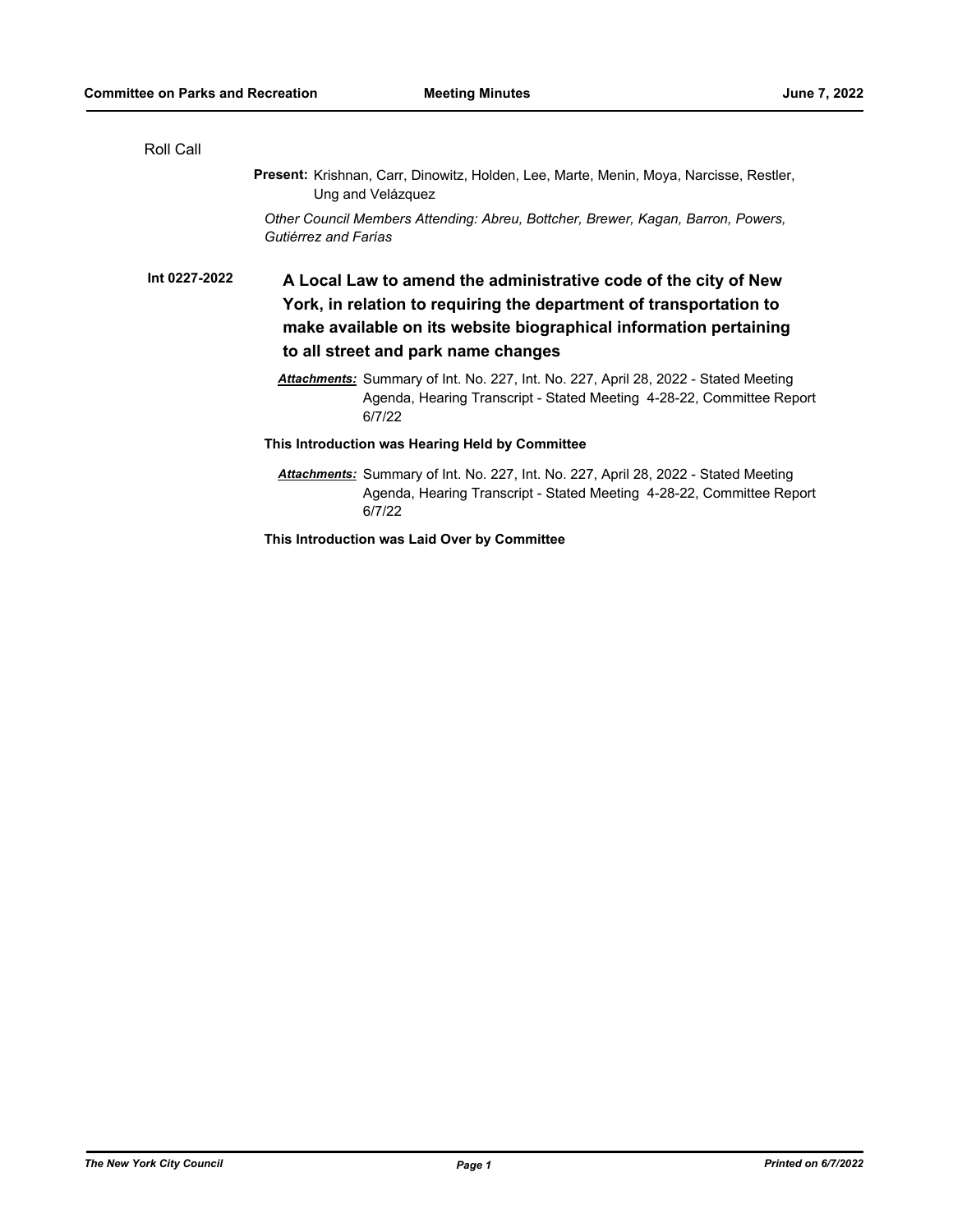**A Local Law in relation to the naming of 79 thoroughfares and public places, Clara Belle Place, Borough of Queens, NYPD SCG Lorraine P. Elliott Way, Borough of Queens, Trinidad and Tobago Street, Borough of Queens, Juan M. Díaz Way, Borough of Manhattan, Hubert T. Delany Way, Borough of Manhattan, Ritawantee "Auntie Rita" Persaud Way, Borough of Queens, Sandra Santos-Vizcaino Street, Borough of Brooklyn, Hiram Maristany Way, Borough of Manhattan, Melvin A. Faulkner Way, Borough of Brooklyn, Jose Rosado Way, Borough of Brooklyn, Frederick Law Olmsted Way, Borough of Staten Island, Firefighter James Cooney Street, Borough of Staten Island, Robert Trentlyon Way, Borough of Manhattan, Jim Houghton Way, Borough of Manhattan, Ralph Schiano's Corner, Borough of Brooklyn, Ballet Hispánico Way, Borough of Manhattan, W. O'Brien Way, Borough of Queens, Oswald Grannum Way, Borough of Queens, Salah Hassanein Way, Borough of Queens, FDNY Lt. Joseph W. Maiello Way, Borough of Staten Island, NYPD Detective Christopher B. McDonnell Way, Borough of Staten Island, Vincent "Jimmy" Anthony Navarino Way, Borough of Staten Island, Joseph Vincent Madory Way, Borough of Staten Island, Ramona Elizabeth Rodriguez Way, Borough of Manhattan, Jason "TATA" Rivera Way, Borough of Manhattan, Victor Aurelio "Classico" Tapia Way, Borough of Manhattan, James F. Nolan Way, Borough of Manhattan, Bill Stone Way, Borough of the Bronx, Marie Reed Way, Borough of the Bronx, Detective Raymond Abear Way, Borough of Queens, Rabbi Fabian Schonfeld Way, Borough of Queens, Detective Barbara Taylor-Burnette Way, Borough of Brooklyn, Aidan Seeger Way, Borough of Brooklyn, Little Bangladesh, Borough of Brooklyn, Kenny "Scats" Scanlon Way, Borough of Staten Island, The Force MD's Way, Borough of Staten Island, Monsignor Peter Finn Way, Borough of Staten Island, Monsignor Ferdinando Berardi Way, Borough of Staten Island, Louis Iorio Way, Borough of Queens, Captain Thomas G. Abbey Place, Borough of Queens, Mary Anne Verbil Walter Way, Borough of Queens, Msgr. Peter Zendzian Way, Borough of Queens, Eudes Pierre Way, Borough of Brooklyn, Lou's Deli Way, Borough of Brooklyn, Frank Giordano Way, Borough of Brooklyn, Francesco LoPresti Street, Borough of Brooklyn, Dr. Sergio I. Rubio Way, Borough of Queens, Little Thailand Way, Borough of Queens, Harold Lui Way, Borough of Manhattan, Edie Windsor and Thea Spyer Way, Borough of Manhattan, Beastie Boys Square, Borough of Manhattan, Kade Ashton Tyler Lewin Way, Borough of Brooklyn, Jimmy Neary Way, Borough of Manhattan, Int 0480-2022**